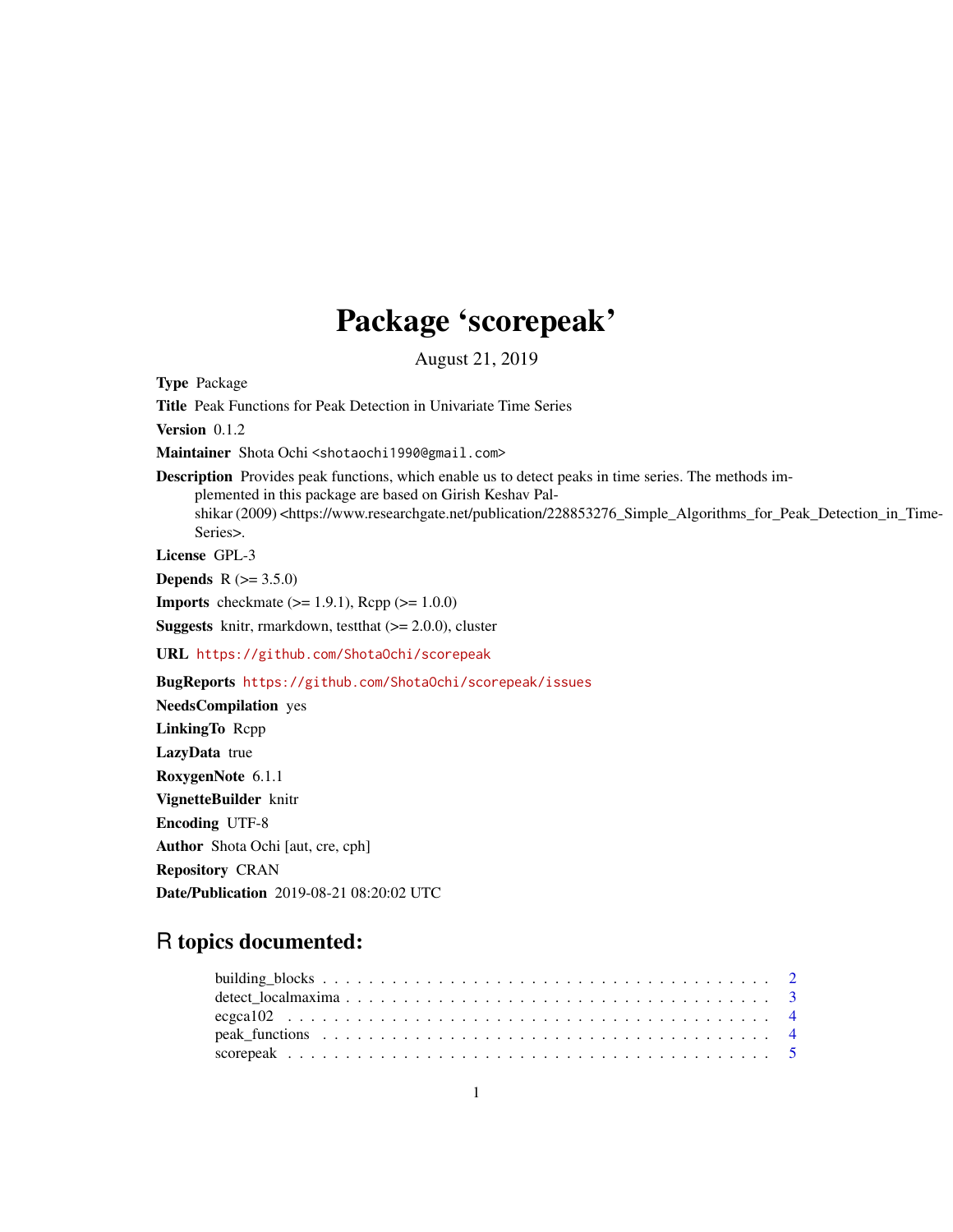#### <span id="page-1-0"></span>**Index** [6](#page-5-0) **6**

#### Description

Computes max, min, mean, and standard deviation of temporal neighbors.

#### Usage

```
max_neighbors(data, w, side, boundary = "reflecting")
min_neighbors(data, w, side, boundary = "reflecting")
mean_neighbors(data, w, side, boundary = "reflecting")
sd_neighbors(data, w, side, boundary = "reflecting")
```
#### Arguments

| data     | a numeric vector. Length of data must be greater than 1.                                                                                                                                                                                                                                                                                           |
|----------|----------------------------------------------------------------------------------------------------------------------------------------------------------------------------------------------------------------------------------------------------------------------------------------------------------------------------------------------------|
| W        | window size. w must be odd and greater than 2 and smaller than double length<br>of data.                                                                                                                                                                                                                                                           |
| side     | determines which side of neighbors of data point will be used in calculation.<br>"left", "l": left temporal neighbors, "right", "r": right temporal neighbors, "both",<br>"b": left and right temporal neighbors, "all", "a": data point and its left and right<br>temporal neighbors.                                                             |
| boundary | determines how data points in the beginning and end of the time series will be<br>treated. "reflecting", "r": reflecting boundary condition, "periodic", "p": peri-<br>odic boundary condition, "discard", "d", discarding data points in the beginning<br>and end of the time series. See the vignette "Introduction to scorepeak" for<br>detail. |

#### Value

a numeric vector

#### Author(s)

Shota Ochi

#### Examples

```
data("ecgca102")
max_neighbors(ecgca102, 11, "all")
min_neighbors(ecgca102, 11, "all")
mean_neighbors(ecgca102, 11, "all")
sd_neighbors(ecgca102, 11, "all")
```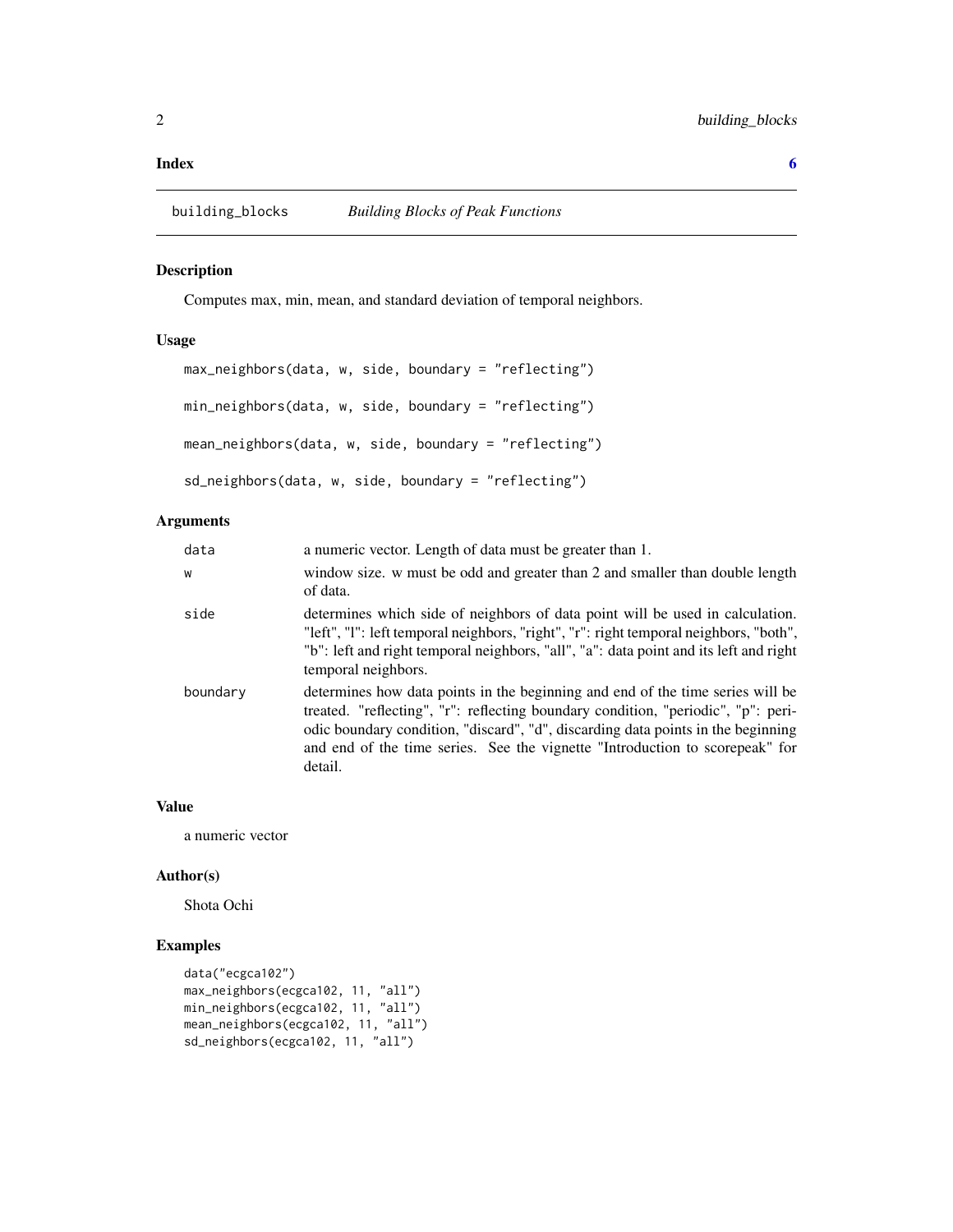<span id="page-2-0"></span>detect\_localmaxima *detect local maxima in univariate time series data*

#### Description

detect local maxima in univariate time series data

#### Usage

```
detect_localmaxima(data, w = 3, boundary = "reflecting")
```
#### Arguments

| data     | a numeric vector. Length of data must be greater than 1.                                                                                                                                                                                                                                                                                           |
|----------|----------------------------------------------------------------------------------------------------------------------------------------------------------------------------------------------------------------------------------------------------------------------------------------------------------------------------------------------------|
| W        | window size. w must be odd and greater than 2 and smaller than double length<br>of data.                                                                                                                                                                                                                                                           |
| boundary | determines how data points in the beginning and end of the time series will be<br>treated. "reflecting", "r": reflecting boundary condition, "periodic", "p": peri-<br>odic boundary condition, "discard", "d", discarding data points in the beginning<br>and end of the time series. See the vignette "Introduction to scorepeak" for<br>detail. |

#### Value

a logical vector. TRUE indicates local peak. FALSE indicates not local peak.

#### Author(s)

Shota Ochi

#### Examples

```
data("ecgca102")
peaks <- detect_localmaxima(ecgca102)
plot(ecgca102, type = "l")
points(which(peaks), ecgca102[peaks], pch = 1, col = "red")
```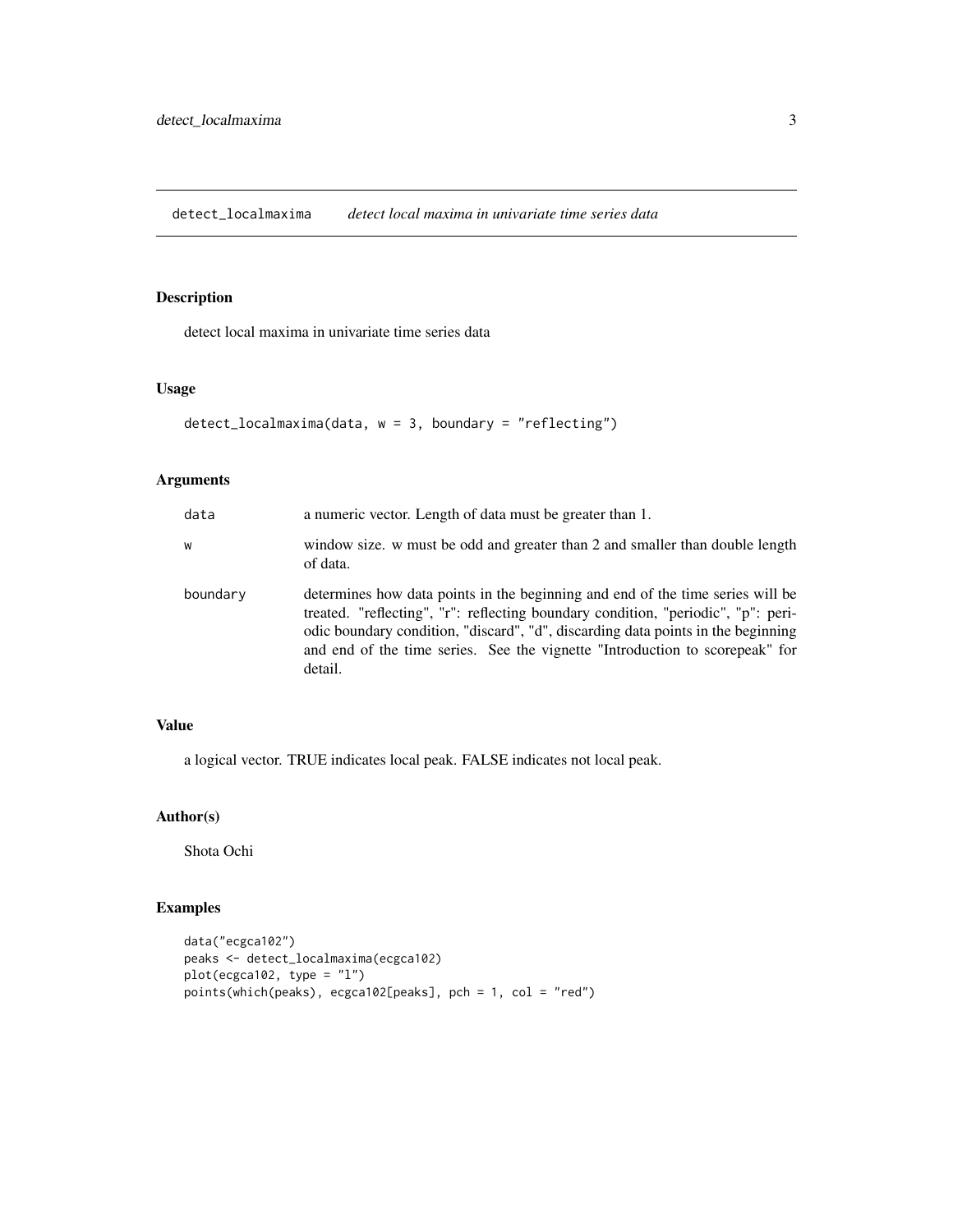<span id="page-3-0"></span>

#### Description

This data is a part of ecgca102.edf file of Non-Invasive Fetal Electrocardiogram Database.

#### Usage

data("ecgca102")

#### Format

a numeric vector

#### Source

Non-Invasive Fetal Electrocardiogram Database (<https://doi.org/10.13026/C2X30H>)

#### References

Goldberger AL, Amaral LAN, Glass L, Hausdorff JM, Ivanov PCh, Mark RG, Mietus JE, Moody GB, Peng C-K, Stanley HE. PhysioBank, PhysioToolkit, and PhysioNet: Components of a New Research Resource for Complex Physiologic Signals. Circulation 101(23):e215-e220 [Circulation Electronic Pages; http://circ.ahajournals.org/cgi/content/full/101/23/e215]; 2000 (June 13).

peak\_functions *Peak Functions for Peak Detection in Univariate Time Series*

#### Description

scorepeak package provides several types of peak function. See the vignette "Introduction to scorepeak" for detail.

#### Usage

```
score_type1(data, w, boundary = "reflecting")
score_type2(data, w, boundary = "reflecting")
score_type3(data, w, boundary = "reflecting")
```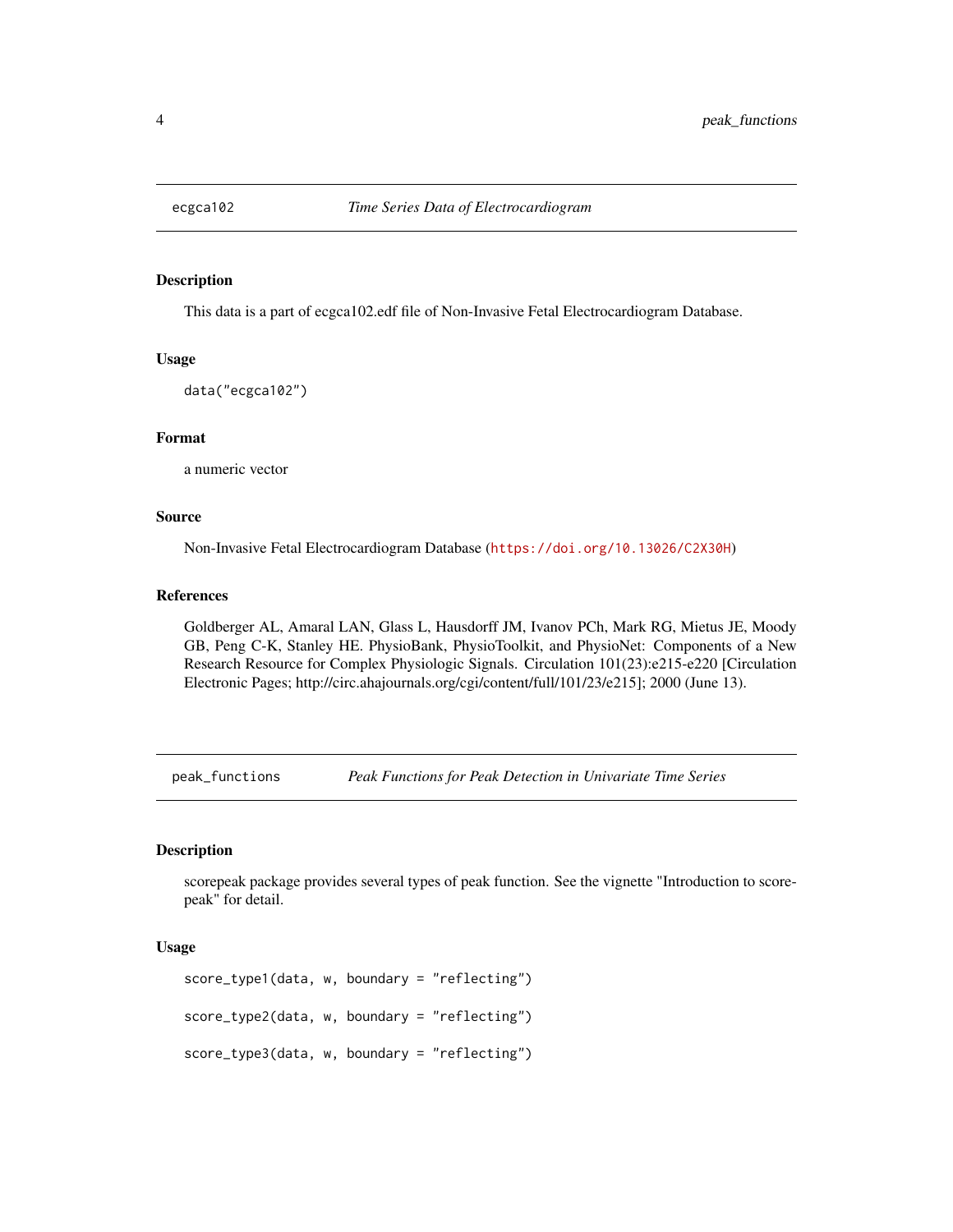#### <span id="page-4-0"></span>scorepeak 55 and 55 and 55 and 55 and 55 and 55 and 55 and 55 and 55 and 55 and 55 and 55 and 55 and 55 and 55

#### Arguments

| data     | a numeric vector. Length of data must be greater than 1.                                                                                                                                                                                                                                                                                           |
|----------|----------------------------------------------------------------------------------------------------------------------------------------------------------------------------------------------------------------------------------------------------------------------------------------------------------------------------------------------------|
| W        | window size. w must be odd and greater than 2 and smaller than double length<br>of data.                                                                                                                                                                                                                                                           |
| boundary | determines how data points in the beginning and end of the time series will be<br>treated. "reflecting", "r": reflecting boundary condition, "periodic", "p": peri-<br>odic boundary condition, "discard", "d", discarding data points in the beginning<br>and end of the time series. See the vignette "Introduction to scorepeak" for<br>detail. |

#### Value

a numeric vector

#### Author(s)

Shota Ochi

#### Examples

```
data("ecgca102")
plot(ecgca102, type = "l", ylim = c(-0.38, 0.53))
points(seq(length(ecgca102)), score_type1(ecgca102, 51), col = "red", type = "l")
points(seq(length(ecgca102)), score_type2(ecgca102, 51), col = "blue", type = "l")
points(seq(length(ecgca102)), score_type3(ecgca102, 51), col = "green", type = "l")
```

| scorepeak | scorepeak: Peak Functions for Peak Detection in Univariate Time Se- |
|-----------|---------------------------------------------------------------------|
|           | ries                                                                |

#### Description

scorepeak provides peak functions and its building blocks. Peak functions enable us to detect peaks.